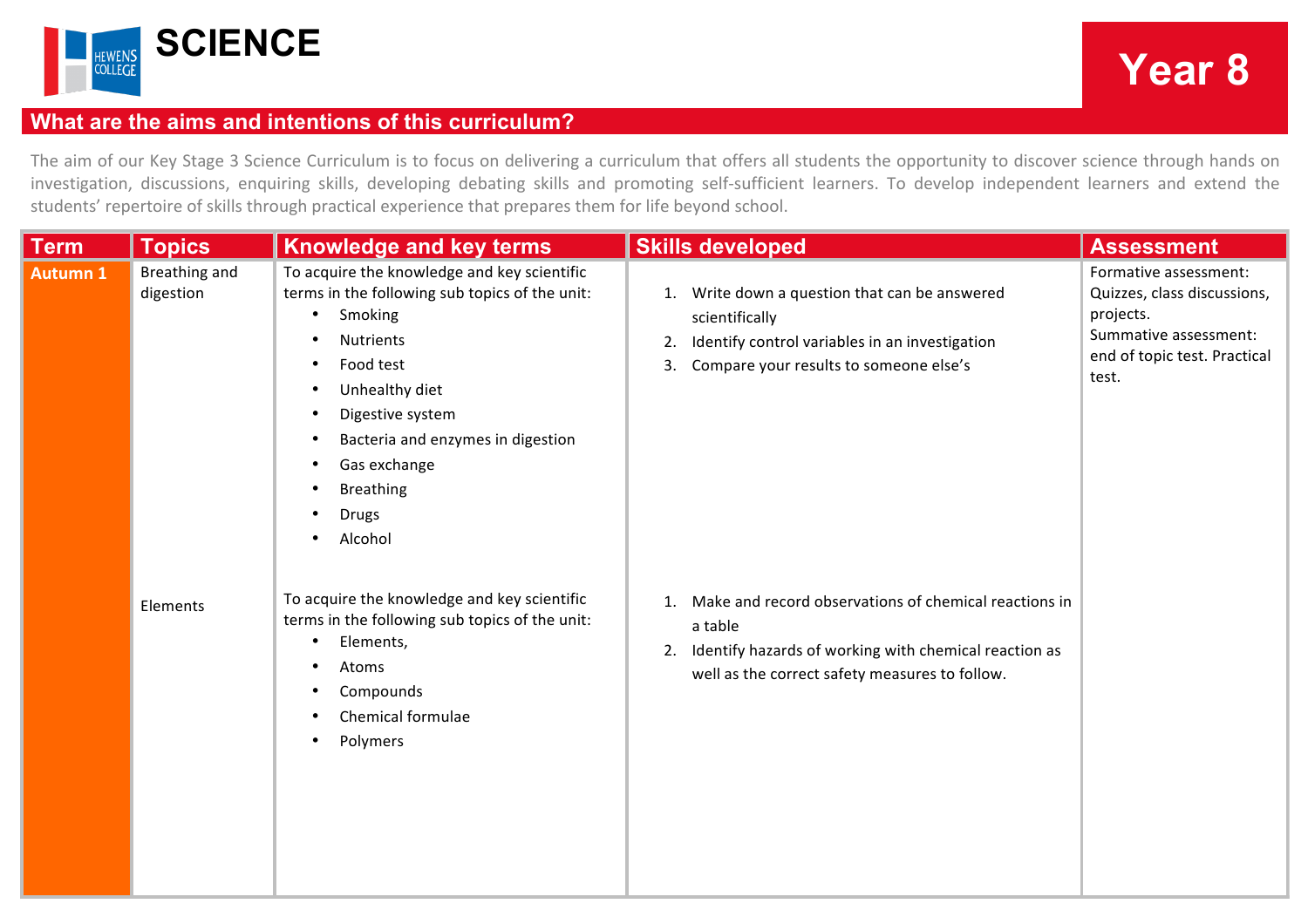| <b>Autumn 2</b> | Periodic table<br>Contact forces<br>and pressure              | To acquire the knowledge and key scientific<br>terms in the following sub topics of the unit:<br>The Periodic table<br>Elements in group 1<br>Elements in group7<br>Elements in group 0<br>To acquire the knowledge and key scientific<br>terms in the following sub topics of the unit:<br>Friction and drag,<br>٠<br>Squashing and stretching,<br>Turning forces,<br>$\bullet$<br>Pressure in gases,<br>Pressure in Liquids,<br>Stress on solids. | Identify risks and benefits of a course of action<br>1.<br>2. Justify a course of action in light of an analysis of risk and<br>benefit<br>3. Describe the similarities, differences, and uses of models,<br>theories, and laws in science<br>Explain why some people may think that there is some<br>4.<br>doubt about a scientific theory<br>1. Explain the differences in writing for a scientific journal<br>and a scientific magazine<br>2. Identify places where writing is not clear, concise, correct,<br>or coherent and explain why<br>Write in a style appropriate for purpose and audience<br>3.<br>Use scientific vocabulary accurately<br>4.<br>Give evidence to back up your points<br>5. | Formative assessment:<br>Quizzes, class discussions,<br>projects.<br>Summative assessment:<br>end of topic test. Practical<br>test. |
|-----------------|---------------------------------------------------------------|-----------------------------------------------------------------------------------------------------------------------------------------------------------------------------------------------------------------------------------------------------------------------------------------------------------------------------------------------------------------------------------------------------------------------------------------------------|----------------------------------------------------------------------------------------------------------------------------------------------------------------------------------------------------------------------------------------------------------------------------------------------------------------------------------------------------------------------------------------------------------------------------------------------------------------------------------------------------------------------------------------------------------------------------------------------------------------------------------------------------------------------------------------------------------|-------------------------------------------------------------------------------------------------------------------------------------|
|                 | Respiration                                                   | To acquire the knowledge and key scientific<br>terms in the following sub topics of the unit.<br>Aerobic respiration<br>$\bullet$<br>Anaerobic respiration<br>Biotechnology                                                                                                                                                                                                                                                                         | <b>Project: Wind Power challenge</b>                                                                                                                                                                                                                                                                                                                                                                                                                                                                                                                                                                                                                                                                     | One project per term                                                                                                                |
| <b>Spring 1</b> | Photosynthesis<br>Types of reaction<br>and chemical<br>energy | To acquire the knowledge and key scientific<br>terms in the following sub topics of the unit.<br>Photosynthesis<br>Leaves<br>Investigating photosynthesis<br>Plant minerals<br>To acquire the knowledge and key scientific<br>terms in the following sub topics of the unit:<br>Atoms in chemical reactions<br>Combustion<br>Thermal decomposition<br>Conservation of mass                                                                          | Draw an appropriate graph with a line of best fit<br>1.<br>Explain the choice of range and interval for measurements<br>2.<br>Explain what to do if your conclusion does not agree with<br>3.<br>your prediction<br>4. Identify hazards of working with chemicals and safety<br>measures that should be followed.                                                                                                                                                                                                                                                                                                                                                                                        | Formative assessment:<br>Quizzes, class discussions,<br>projects.<br>Summative assessment:<br>end of topic test. Practical<br>test. |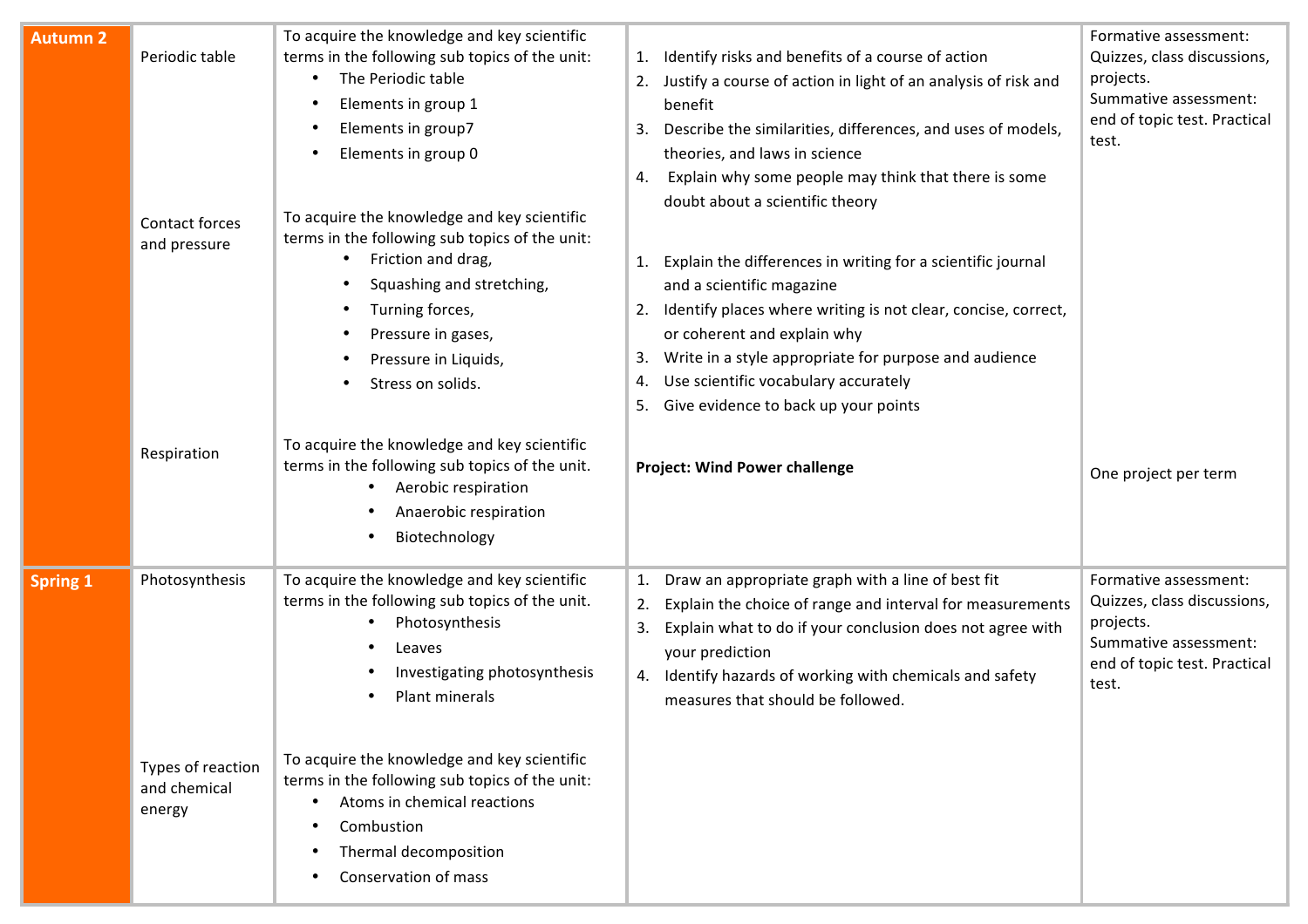|                 | Magnetism                                                                        | Exothermic and endothermic<br>$\bullet$<br>Energy level diagrams<br>$\bullet$<br>Bond energies<br>$\bullet$<br>To acquire the knowledge and key scientific<br>terms in the following sub topics of the unit.<br>Magnets and magnetic fields<br>$\bullet$                                                                                                                                                                                                                                                                                                                                                                                                                                  |                                                                                                                                                                                                                                                                                                                                                                                                                                                                                                                                                      |                                                                                                                                     |
|-----------------|----------------------------------------------------------------------------------|-------------------------------------------------------------------------------------------------------------------------------------------------------------------------------------------------------------------------------------------------------------------------------------------------------------------------------------------------------------------------------------------------------------------------------------------------------------------------------------------------------------------------------------------------------------------------------------------------------------------------------------------------------------------------------------------|------------------------------------------------------------------------------------------------------------------------------------------------------------------------------------------------------------------------------------------------------------------------------------------------------------------------------------------------------------------------------------------------------------------------------------------------------------------------------------------------------------------------------------------------------|-------------------------------------------------------------------------------------------------------------------------------------|
| <b>Spring 2</b> | Electromagnets<br>Evolution and<br>inheritance<br>Climate and Earth<br>resources | To acquire the knowledge and key scientific<br>terms in the following sub topics of the unit.<br>Magnets and magnetic fields<br>$\bullet$<br>Electromagnets<br>$\bullet$<br>Using electromagnets<br>$\bullet$<br>To acquire the knowledge and key scientific<br>terms in the following sub topics of the unit.<br>Natural selection<br>$\bullet$<br>Charles Darwin<br>$\bullet$<br>Extinction<br>$\bullet$<br>Preserving biodiversity<br>$\bullet$<br>Inheritance<br><b>DNA</b><br>Genetics<br>Genetic modification<br>To acquire the knowledge and key scientific<br>terms in the following sub topics of the unit:<br>Global warming<br>$\bullet$<br>The carbon cycle<br>Climate change | 1. Write down where scientists publish their work<br>Write down what you need to consider when you look at<br>2.<br>the source of evidence<br>Judge the reliability of a source and check for bias.<br>3.<br>Identify a claim and the evidence for it<br>1.<br>Identify the reasoning for a claim<br>2.<br>Write down your opinion on an issue, and the evidence<br>3.<br>that supports it.<br>Project: Making a DNA model or<br>Your Project is to design an exercise routine and diet plan<br>that you can present to your Gym members or players. | Formative assessment:<br>Quizzes, class discussions,<br>projects.<br>Summative assessment:<br>end of topic test. Practical<br>test. |
|                 |                                                                                  | <b>Extraction of metals</b><br>Recycling                                                                                                                                                                                                                                                                                                                                                                                                                                                                                                                                                                                                                                                  |                                                                                                                                                                                                                                                                                                                                                                                                                                                                                                                                                      |                                                                                                                                     |